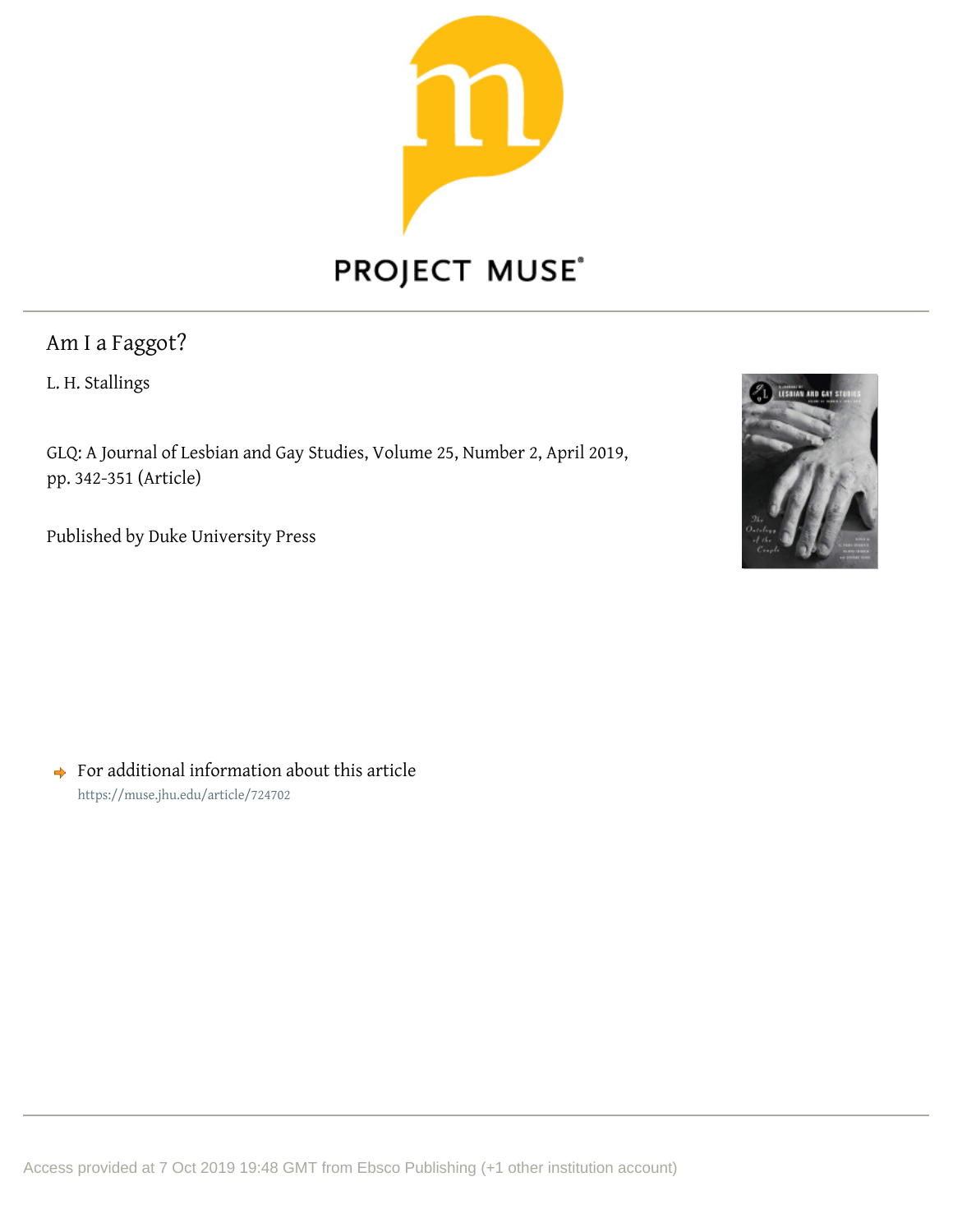# **AM I A FAGGOT?**

## **L. H. Stallings**

Negro Faggotry is the rage! Black Gay Men are not. —Marlon Riggs

The representation of effeminate homosexuality as disempowering is at the heart of the politics of hegemonic blackness.

—E. Patrick Johnson

*H*eralded as an authentically Black gay film, Barry Jenkins's *Moonlight*, the 2016 Academy Award Winner for Best Picture and Best Adaptation, the 2016 Golden Globe Winner, and winner of a host of other national and international awards, has vanquished the evil caricatures of buck hard niggas, Black sissies, and cooning faggots. Cue Luther Vandross's "Everybody Rejoice": It is truly a brand new day. Or is it? According to Black progressive viewers and media, Black gay men are the rage! Negro faggotry is out of fashion. Yet, according to Afrocentric folk, the film suggests that Negro faggotry is still the rage, Negro faggotry being the derogatory depictions and commodification of Black feminine men. On the twenty-fifth anniversary of Marlon Riggs's canonical essay centered on representations of Negro faggotry, "Black Macho Revisited: Reflections of a Snap! Queen," the contradictory responses to *Moonlight* suggest that the specter of Negro faggotry may no longer be seen as acceptable, but its absent-presence still haunts newly imagined constructions of Black masculinity.

In *Moonlight*, Jenkins's attempt to replace Negro faggotry with Black gay masculinity happens so as to make the film accessible to a wider audience (e.g., not gay, not Black). E. Patrick Johnson (2003: 50) once noted that Black culture's "anxiety around black masculinity is symptomatic of heterosexual melancholia," and the film's director anxiously strategizes around this melancholia throughout much of his film. What remains are updated versions of hegemonic blackness and masculine hegemony in various tones and color gradations that maintain gender binaries in which the feminine and femininity continue to be violently devalued. Many of the accolades have been so centered on the film's attempt to authentically represent Black gay masculinity, and many of these reviews affirm the hetero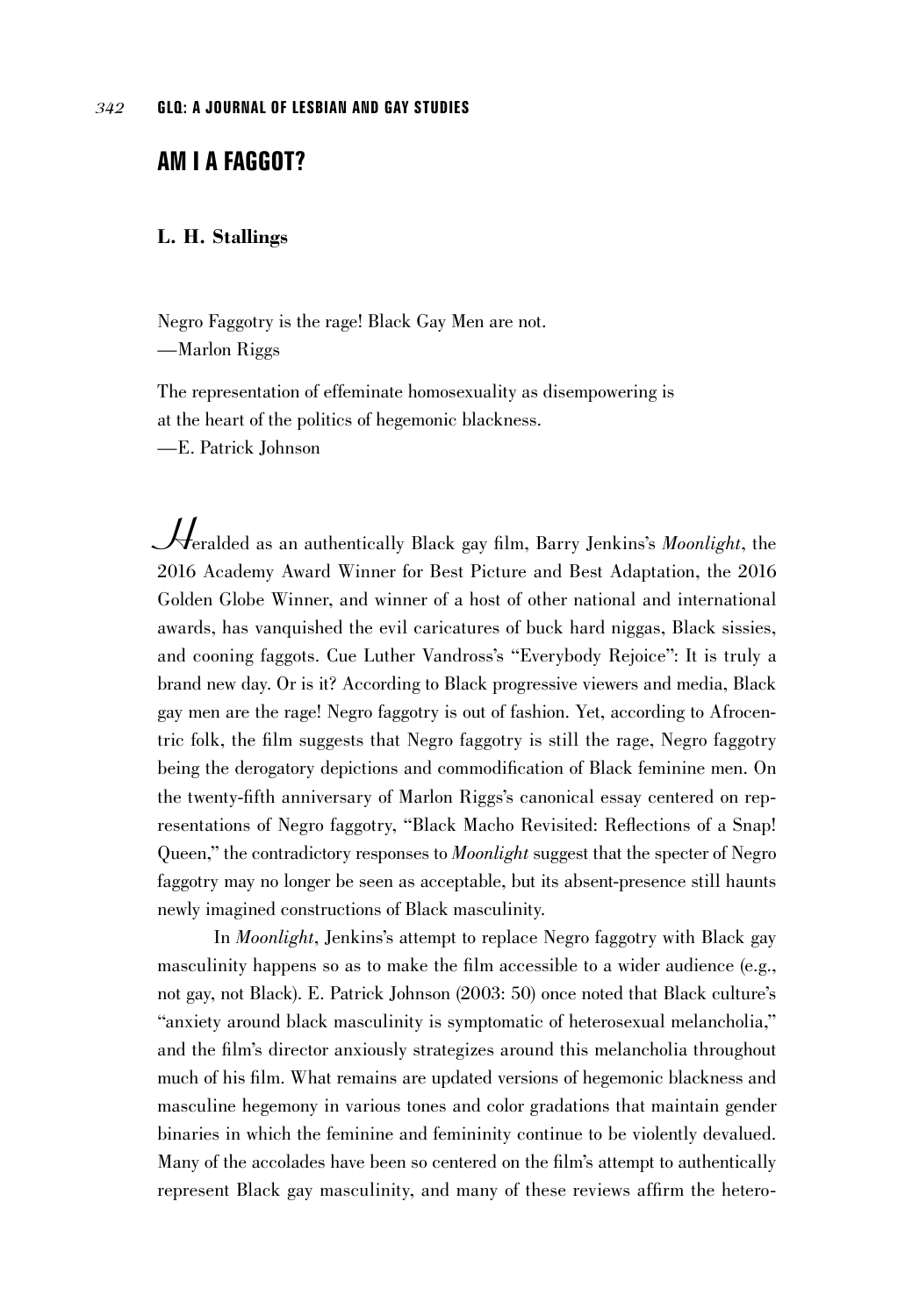sexual director's vision to revise and continue representing the changing same or perennial crisis of Black masculinity: a vision that would be dismissed as outdated and old-fashioned were this not marketed as a Black gay film.

For example, in the online article "Faggot as Footnote" (Medium.com 2017), Max S. Gordon provides one of the most useful examinations of *Moonlight* and its vision of Black gay masculinity, stating that "the faggotry and all the other experiences that have defined some black gay lives, are completely missing. Not every black gay man is a 'queen,' of course, but the complete absence of the 'queen' in a Black gay life onscreen is suspect." Unlike Gordon's assessment, some Black media agencies, progressive and conservative alike, offer monolithic reviews touting the rebirth of daring subject matter in black "independent filmmaking."

In one online roundtable, the theater director Kimahli Powell (CBC Arts 2016) asks, "When have we seen two black men kiss? Barry Jenkins directs this film with compassion and made so many ground-breaking choices. Also important is [Mahershala] Ali's portrayal of Juan. We've seen the black drug dealer so many times [but] I can't recall a portrayal with so much sensitivity." In making this claim, Powell disavows two prominent but separate Black film traditions that did each of these things (Black queer cinema and hood films), to place *Moonlight* on this cinematic pedestal for a postrace (postnigger and postfaggot) generation. There have been Black men kissing on film in Black gay films and empathetic drug dealers in Black films.

For example, in the opening scene of Julian Breece's short film *The Young and Evil* (2008), a film about Karel, a sexually active teenaged boy who actively initiates unprotected sex in order to become infected with the HIV virus, the narrative follows Karel from his position as caretaker of an invalid mother into a hotboy cruising the streets. The film refuses stigma and shame of being gay or HIV positive. The narrative arc, the cinematography, and the direction of the film are provocative, groundbreaking, and beautiful. However, Breece's film is not morally accessible to mainstream audiences seeking chaste depictions of Black gay masculinity that they can embrace rather than fear, like Jessie Helms viewing a trailer for a Riggs film.

Given the compassion and groundbreaking choices made in the films of Riggs, Isaac Julien, Rodney Evans, Stephen Winter, Patrik-Ian Polk, or Breece, Powell's assessment, like other reviews, erases an entire genealogy of Black gay filmmaking, as Rinaldo Walcott argues in his piece in this special issue. Such reviews show how the cultural history of Black queer film must be made more accessible: to be seen as historically foundational narratives situated in the art, language, and culture of profeminist Black gay men uninterested in reinforcing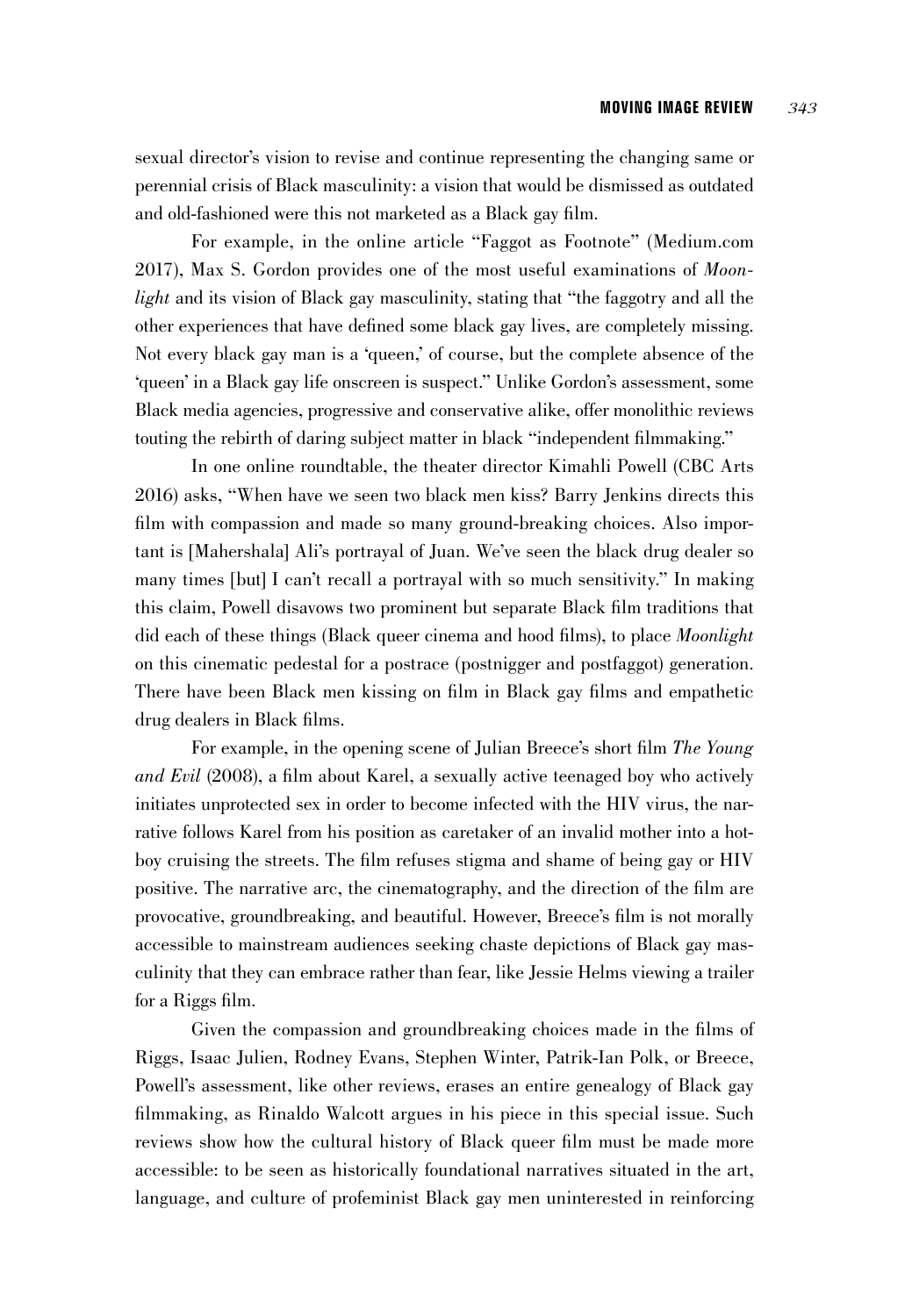a specific type of masculinity, or crisis thereof. *Moonlight*'s mainstream success and appeal should not erase the more radical tradition that predates the film: nor should Jenkins's heterosexual melancholy and its new aesthetics—Black gay hypermasculinity—become classified as innovation.

#### **Fade to Black Realism: Noir by Noirs**

Epigraphs by Riggs and Johnson allude to critiques about representation of gay masculinity in the late 1980s to mid-1990s in which Negro faggotry (and homophobia) was in vogue. What was also in vogue were bad niggas of Blaxploitation and New Black realism. According to Katherine Bausch (2013: 258), "Aesthetically contemporary urban settings, young black male protagonists, and an emphasis on nihilistic violence characterize New Black Realism." Directors included in this tradition are John Singleton, the Hughes Brothers, or Mario Van Peebles. Like films by these directors, Jenkins's *Moonlight* is the bildungsroman story of Chiron (Little, a.k.a. Black), a dark-skinned Black boy who may or may not be gay, growing up in Miami during the 1980s. Told in three different acts, the story includes characters such as Juan, a Cuban drug dealer and mentor; Paula, Chiron's crackaddict mother; Teresa, another mother figure; and Kevin—a friend and love interest. It possesses all the cinematic tropes of hood films: spectacularization of Black male body and culture, sexual experience linked with maturity/manhood, selling and use of drugs, one-dimensional portrayals of Black women, use of rap music as affective masculinity, and absent Black fathers.

*Moonlight*'s presentation of "gay" masculinity stands either as more authentic than Negro faggotry as presented in the original era or as still linked to the discourses of Black hypermasculinity that produced Negro faggotry in the first place. Jenkins does evolve Black realist films given that, as Bausch explains in a footnote: "New Black Realist films troublingly focus primarily on heterosexual sex. In so doing, they position heterosexuality as the norm in the African-American community and therefore position homosexuality as either invisible or deviant. In fact, the dialogue of most of these films serves to reinforce the homosexualas-deviant by using 'fag,' 'pussy,' and 'queer' as derogatory insults" (ibid.: 274). Akin to its heterosexual genealogy, *Moonlight* succeeds in recouping Black manhood, but for queer, homosexual, or bi butch men. With the theme of bullying, as opposed to gang violence, the film critiques homophobia without actually addressing femme phobia and how to best represent Black femininity and men in an empathetic and nondeviant way. Masculine Black men can be vulnerable, desire love and intimacy, and nurture each other only in the absence of this other.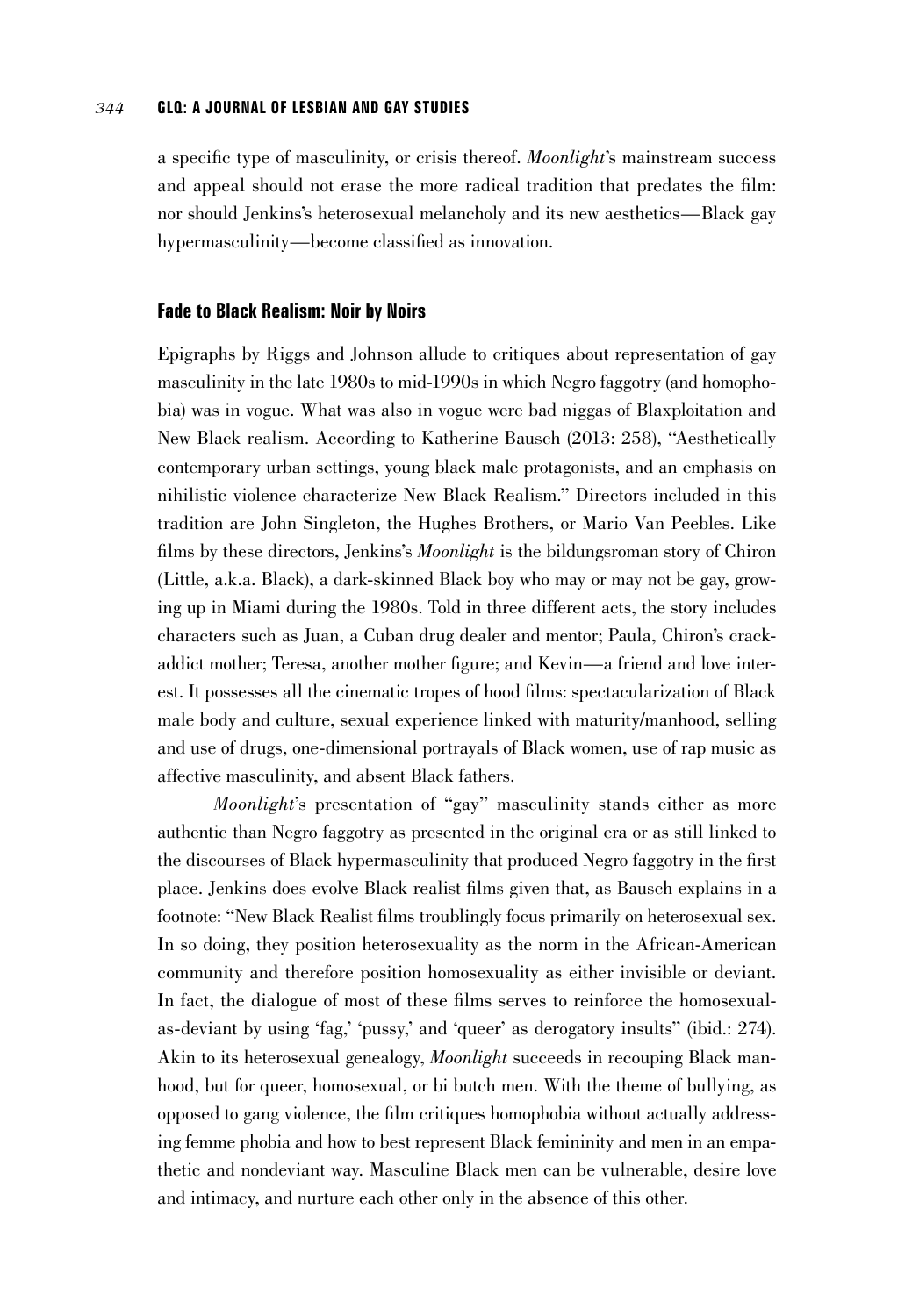### **JUAN—I Will Be Your Father Figure**

Part 1, "Little," which documents Chiron's early family life, places the film in the nationalist frame of Black realist film noir. Riggs (1991: 390) once said, in critiquing the media, television, and film industry of the late 1980s and its depoliticizing of the snap, that he was "struck repeatedly by the determined, unreasoning, often irrational desire to discredit [his] claim to Blackness and hence to Black Manhood," because he was gay. This is the root of Chiron's journey in *Moonlight*, to claim what has been denied him. As La Marr J. Bruce points out, Little loiters in the beautiful precariousness of Liberty City, and the places that he lingers strategically serve as a backdrop for viewers to understand who will need to authorize a Black gay boy as worthy of Black manhood—Black heterosexual men. Enter Juan, the Cuban heterosexual drug dealer played by the powerful actor Mahershala Ali.

At the beginning of the movie, Juan's gender and race performance appear to be the one-dimensional masculinity that Riggs (1991: 394) critiques, saying "By the tenets of Black Macho, true masculinity admits little or no space for selfinterrogation or multiple subjectivities around race. Black Macho prescribes an inflexible ideal: Strong Black men . . . don't flinch, don't weaken, don't take blame or shit, take charge, step to when challenged, and defend themselves without pause for self-doubt." There are many ways in which Jenkins's vision places Juan in this model, and there are times when Juan is situated squarely outside it.

The film's opening sequence consists of a Black screen and Boris Gardiner's "Every Nigger Is a Star" playing before fading in on a wave-cap wearing Juan driving a blue Chevrolet (Cadillac). One of his drug runners argues with a customer before they discuss business, with Juan also asking about his runner's mother. Then, Little/Chiron literally crosses Juan's path while fleeing a group of boys bullying him. He hides in a dilapidated apartment where Juan finds him and takes him to dinner. Black heteromasculinity visually nourishes feminine or soft Black boys hungering for hypermasculine or hard father figures.

In silence, in jest, or in response to each other, the exchanges between Juan and Little are beautiful, but such exchanges are interrupted by pathological narratives such as when Teresa, Juan's girlfriend, asks Little, "You live with your mama, what about your daddy," as if that would resolve the query as to why he was hiding when Juan found him. Nevertheless, the character of Juan represents something that McCraney noted as important in one interview: "The pressure of toxic masculinity forces men to forget things that are innate. You hear from men, 'I want love, I want tenderness' and yet we're taught to act in the opposite way. . . . And that's rooted in misogyny, in a class system—'femininity is weaker'" (GO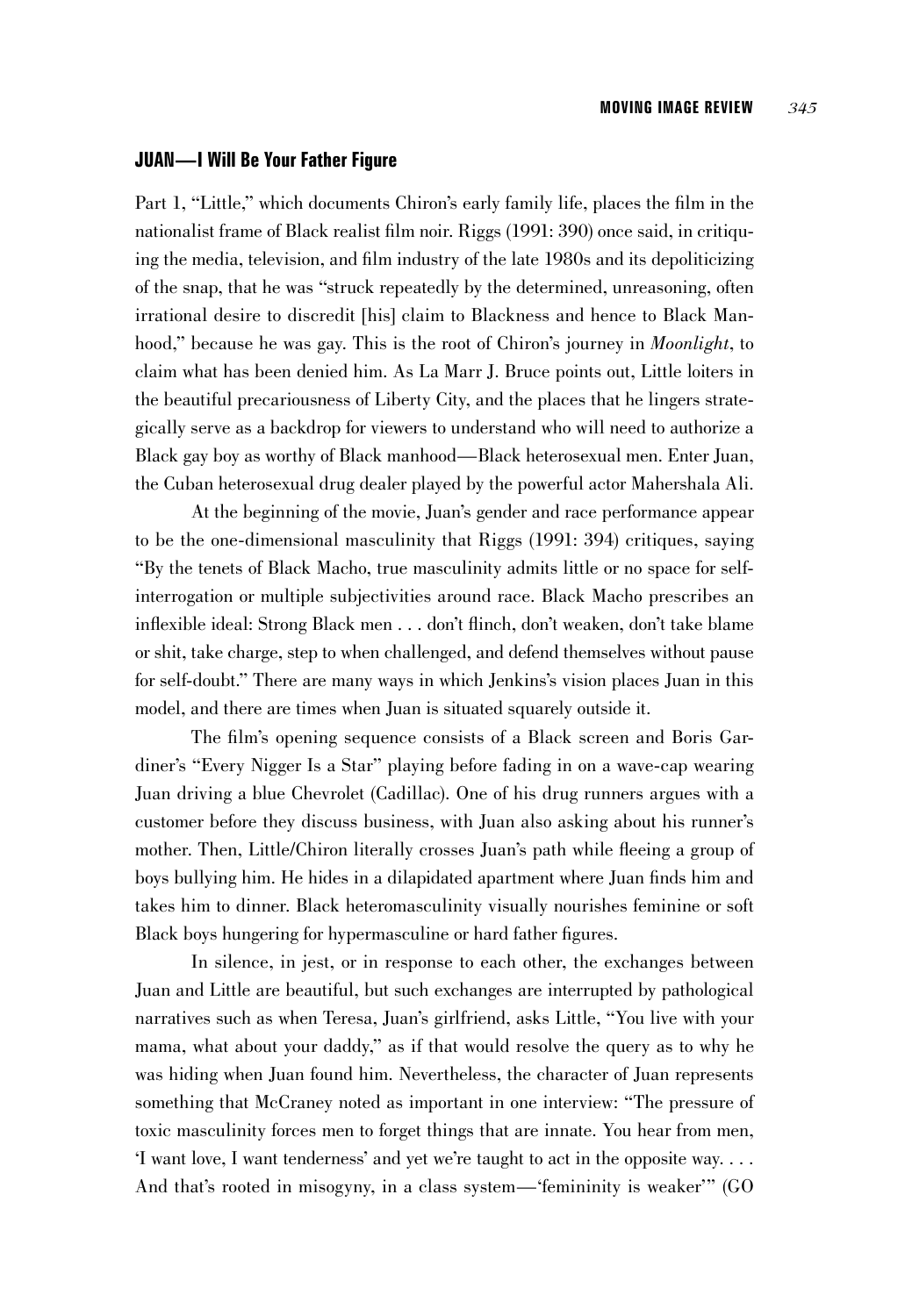London.com 2017). In McCraney's other plays, his depictions of gender and sexuality are also more complex than what Jenkin provides. To address toxic masculinity, Jenkins juxtaposes Little's scenes of comfort and peace with Juan against those of Kevin and his peers as filled with boisterous, domineering, verbal abuse and violence. In one scene, Little, Kevin, and several other young boys are running and playing with a makeshift ball. Little, rather than continue the game that evolves into tackling, walks away. Kevin runs after him:

*Kevin*: Show these niggas that you ain't soft.

*Little*: But I ain't soft.

*Kevin*: But it don't mean nothing (Kevin pushes Little), if they don't know.

Soon after this exchange the camera blurs in and out on their movements: legs, arms, and faces come in and out of focus until fighting ends and the camera sharpens on their faces as the two boys lay breathless on the ground. Their connection is established by Little looking up at Kevin before he leaves and says, "See I knew you wasn't soft." Kevin then reaches his hand down to pull up Little. They run off laughing together. Niggas are hard. Faggots are soft.

Immediately following this scene, Little shows up at Juan's house, and they go to the beach. They talk and are intimate without violence. This intimacy sets the stage for the next scene in which what was unspoken is spoken:

*Little*: What's a faggot?

*Juan*: A faggot is . . . a word used to make gay people feel bad. [pause]

*Little*: Am I a faggot?

*Juan*: No. (Shakes head). No. You could be gay, but you don't have to let nobody call you a faggot. I mean unless . . .

The identity question, addressed but not answered, is one the filmmaker should have answered before embarking on adapting the dramatic material. For in not answering it, heterosexual melancholia remains even when Black hegemonic masculinity seems displaced or done away with in the film.

As the straight male father figure, Juan provides the authorization that Little will need to access Black manhood and that Riggs suggests Black gay men are denied access to in real and representational form. Unfortunately, the director's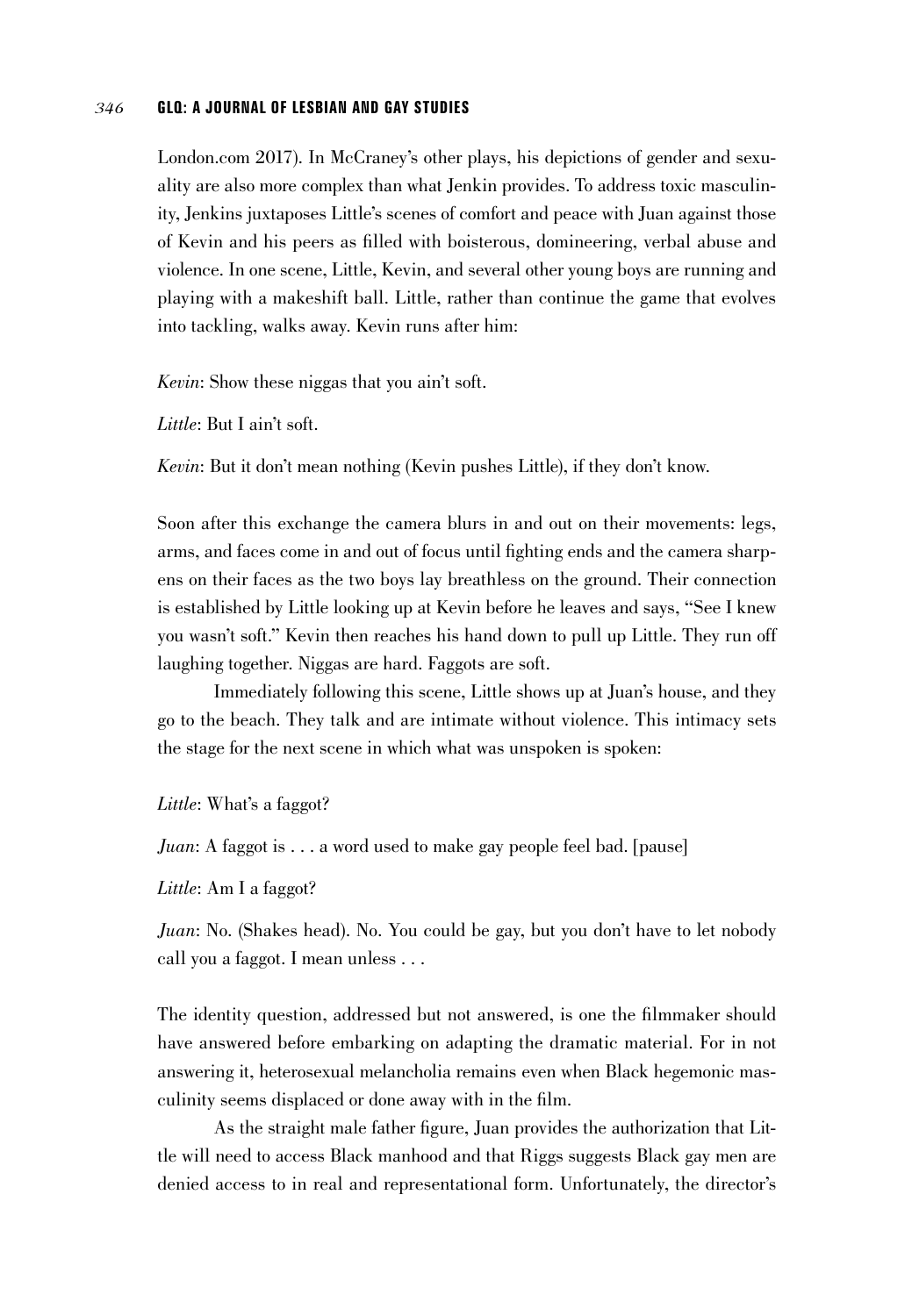decision to then have Little judge and walk away from Juan because he sells drugs reconfirms heterosexual melancholia. We know that Little's age and maturity are not the reason for this, as Juan and Paula bring these questions of moral judgment full circle when Juan confronts her about smoking crack, and she reminds him that he sells drugs. At every turn in part 1, the narrative of broken Black families and values dictate this purportedly gay Black film and its innovative vision of Black masculinity. *Moonlight* is a throwback to late 1980s and 1990s hood films that took up the perennial crisis of Black masculinity, as well as a benefactor of the strides made by Black gay filmmakers during the era of new queer cinema. Somehow it still can't quite deal with the specter of the Black faggot and the queerness of street life. Perhaps that is because Jenkins does not know and cannot figure out how to depict sexuality without violence or embrace and integrate Black femininity without pathologizing it within the genre he is working from, neo-Black realism.

It has been easy for some to argue against *Moonlight* as a realist film, since both the visual and the sonic elements suggest something more imaginative. As Bruce offers a great reading of music in the film, I would like to focus briefly on the visual elements. Chris O. Falt (2016) praises the cinematography and its use of color and contrast to style the narrative: "Right from the start, Jenkins and cinematographer James Laxton discussed wanting to move away from a documentary, or realist look, that has come to be expected of American indies tackling social issues like 'Moonlight'" (Indiewire.com). With assessments such as this, it would be difficult to sustain an argument of *Moonlight* as still continuing the tradition of New Black Realism, except when one watches some of the films from that era and recognizes that similar or same modes of color and contrast have been deployed (see any Hype Williams music video: *Belly*, *New Jack City*, *Deep Cover*, *Dead Presidents*, or *Glass Shield*). The question is what "American indies" are being referred to in making such a claim: not Black independent films. Most notably, Manthia Diawara (1993: 526–27) explains that "In a paradoxical sense, the redeployment of noir style by black film-makers redeems blackness from its genre definition by recasting the relation between light and dark on the screen as a metaphor for making black people and their cultures visible. In a broader sense, black film noir is a light (as in daylight) cast on black people."

So for Jenkins this method arises from Black indie tradition, and the play of light and dark not only creates dream-like sequences for Little, Chiron, and Black's questioning of sexual desire and identity. It also very deliberately manufactures hegemonic masculinity's repudiation of the feminine and queerness. Diawara (1993: 525) continues, "from a formalist perspective, a film is noir if it puts into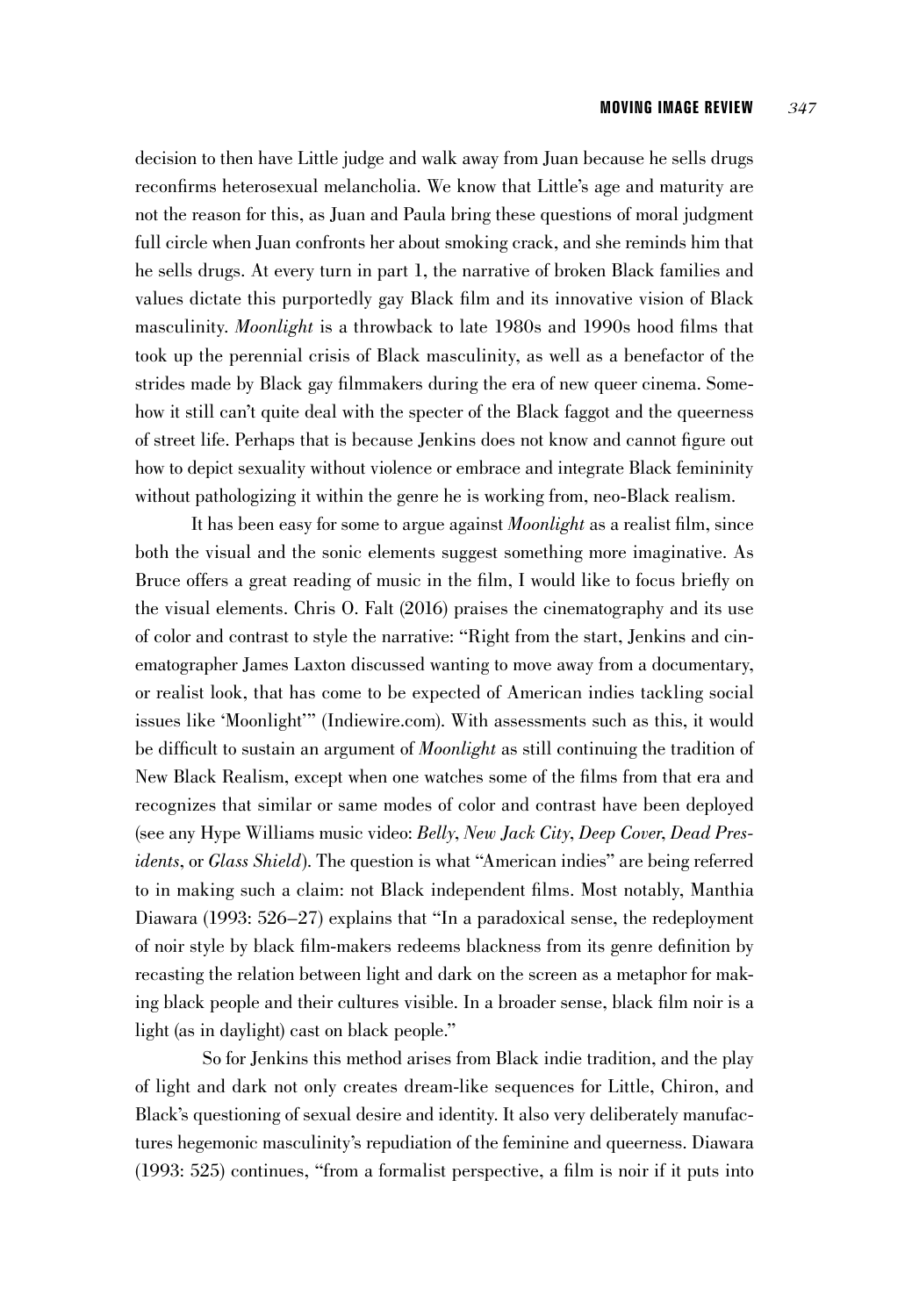play light and dark in order to exhibit a people who become 'Black' because of their low moral behavior." Light is not the only way in which morality and binaries of right and wrong occur in the film. As Gordon (2017) suggested, "While at times both brave and compelling, *Moonlight* is also a conservative film, and exists within its own macho aesthetic."

# *The Pitiful Gay and Manifest Faggotry*

In part 2, Little transitions into a sixteen-year-old Chiron, and Jenkins replaces Negro faggotry with the suffering and pain of pitiful Black gays. Chiron now bounces back between his birth mother (Paula) and other mother (Teresa). The musical score elongates and stretches out Chiron's sadness before Kevin appears again, in contrast, older and fuller of braggadocio about pleasurable heterosexual exploits. In one scene, Kevin and Chiron share a blunt on the beach and discuss the difficulties of life in the hood:

#### *Kevin*: What you cry about?

*Chiron*: Shit. I cry so much sometimes I feel like I'm just gone just turn into drops.

*Kevin*: Just roll out into the water, right? Roll out into the water just like all these other muthafuckers around here trying to drown their sorrow.

Like a modern-day Tre and Doughboy from *Boyz n the Hood*, Kevin and Chiron experience intimacy and friendship that allow an openness they cannot have with others. However, here, emotional intimacy carries over to what is most feared in films centered on heterosexual masculinity, physical intimacy. They briefly kiss before mutual masturbation, and then Kevin takes Chiron home. Outside surrogate paternal dynamics, however, Chiron's moments of physical intimacy are interrupted by violence. In school the next day, bullies pressure Kevin into beating Chiron. Kevin hits him not once but three times, saying after the second time "stay down." The section ends with more violence and Chiron being arrested after bashing his bully's head in with a chair.

In part 3, "Black," viewers see an adult Chiron, who instead of being bullied has renamed himself Black, a drug dealer with his own corner boys. Black/ Chiron lives a life of isolation and loneliness. Part 3 depicts the protagonist's irresolution of domestic issues that have hindered his claims to Black manhood. "Ironically," as E. Patrick Johnson (2003: 60) has noted, "faggotry is made manifest through heterosexual designs of living." The film values too much heterosexual conceptions of family and refuses the inseparability between queer and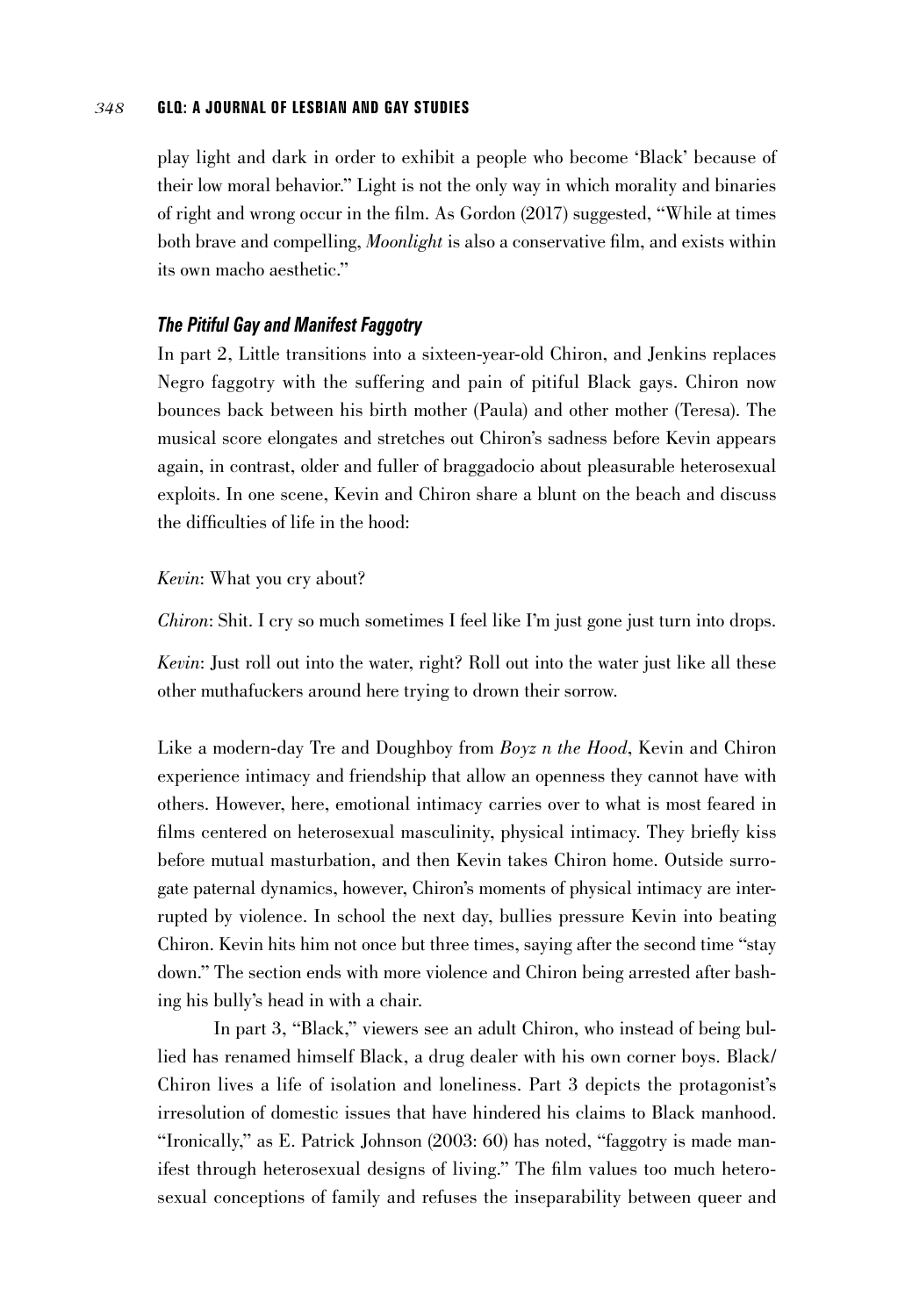street life. The construction and deconstruction of Negro faggotry has always been conceptualized as lack of fathering and the failure of Black women as mothers, wives, and lovers. *Moonlight* is not about Black women or Black womanhood, but the irresolution of the feminine and women shapes the film. In Rebecca Keegan's (2016) online profile of the movie, Jenkins reveals as much in discussing why he felt compelled to adapt McCraney's material into a movie, explaining that it was the narrative of a son being raised by a mother who was an addict, not the struggle over sexual identity, that drew him in: "I knew that relationship like the back of my hand because that's where my life and Tarell's overlapped." Paula, Black/Chiron's single Black and crack-addicted mother, is a one-dimensional stereotype. Keegan (2016) reported that Naomie Harris, the actress playing the role, expressed some concern about taking on the role in a profile of the movie to Jenkins: "I've always said I will never play a crack addict. But the script deeply touched me. I was in conflict. Barry said, 'I don't want you to play a stereotype, but the reality is, this is my story. That's who my mother was, so what do I do?" (2016).

Yes, the film is based on Jenkins and McCraney's life, but in a movie that worked so hard to nuance a Black male drug dealer, to avoid stereotyping Black "gay" men, as well as changed other details that are not true to the autobiography of director or writer, the decision to reproduce the notorious stereotype enables Jenkins to maintain the conservative narratives about Black mothers and Black men. Visually and metaphorically the Black crack mother, Paula, is Manifest faggotry and Negro faggotry.

In part 1, Paula is an absent (working) mother and functioning addict. In part 2, when she is no longer functional or domesticated, Chiron's bullies taunt him with verbal jibes that his mother will perform fellatio for a rock. In part 3, memories of Paula surfaces in Black/Chiron's reddish fuchsia-lit nightmare: she torments him with screams of "Don't look at me." In Jenkins's "reimagining" of Black masculinity, there is little to no work on reimagining Black femininity in black men. Such lack of reimagining of femininity is the basis of Negro faggotry. Black/Chiron, as hard as he appears to be, is still burdened by the weakness and femininity represented by Paula, who remains a part of him. The ending, in which she asks forgiveness and proclaims her love for him, does not resolve this weakness and fear of embracing her—femininity.

After visiting his mother, Black/Chiron drives from Atlanta to Miami to reconnect with Kevin. Over dinner, they engage in small talk before going back to Kevin's apartment, where Black/Chiron confesses, "You the only man that's ever touched me. You're the only one. I haven't really touched anyone since." The movie ends with Black/Chiron resting his head on Kevin's shoulder as Kevin softly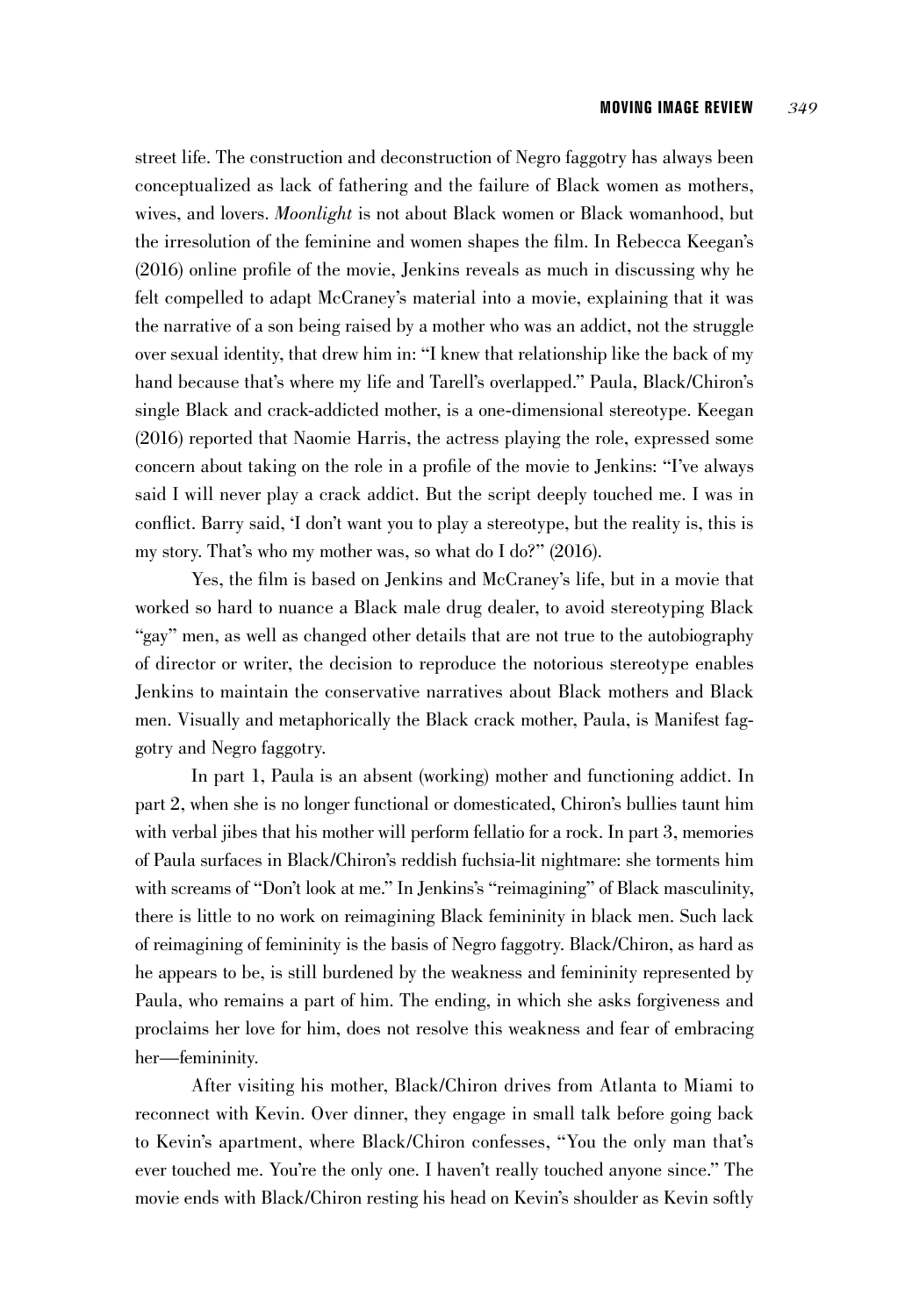caresses his head. Neither of them looking at each other. Might such eye contact interrupt the prioritizing of a heteronormative audience gaze? Bruce generously notes this ending as a strategic moment of ambivalence meant to highlight an interstice, but this strategy is unnecessary, as Walcott points out in highlighting representations provided by Black gay directors alongside the everyday ordinariness of Black men having sex with each other. If Black male sexuality were ever represented in the mainstream, outside the pornographic, then maybe the image of two grown men holding each other would be as powerful as the filmmaker's depiction suggests it should be. For despite earlier comments, viewers never see two black men kiss in the film. Kissing was represented as adolescent sexual exploration, but in the greater narrative of Black masculinity (in the film), grown Black men do not kiss each other.

Without a "rehearsed" cultural history of Black gay representation and Black masculinity on screen, *Moonlight* becomes a false, illusory benchmark for others to aspire to, rather than exceed. If we ignore the cultural legacy of 1990s hood films and Black gay filmmakers in new queer cinema, then the lost possibilities from the failed merger of the two themes and topics coming together disallows viewers from recognizing the way that conservative gender and sexual politics get designated as "new." No, Jenkins does not exclude and disparage Black gay men from authentic blackness. Rather, he includes them, but this inclusion still hinges on a particular type of masculinity that does not understand the role black (male) femininity plays in destigmatization of all men. There are filmmakers who have been successful at broadening conceptualizations of Black masculinity and integrating homosexual desire and identities while also assessing the importance of black femininity to that broadening. Perhaps if there were no Black gay filmmaking tradition, it would be easier to accept Jenkins's film as breaking all the ground that everyone says it has. Clearly, given the number of awards it has won, it is a good film for people who fear a return to "Negro faggotry."

#### **References**

- Bausch, K. 2013. "Superflies into Superkillers: Black Masculinity in Film from Blaxploitation to New Black Realism." *Journal of Pop Culture* 46: 257–76. doi:10.1111 /jpcu.12025.
- Diawara, Manthia. 1993. "Noir by Noirs: Toward a New Realism in Black Cinema." *African American Review* 27, no. 4: 525–37.
- Gordon, Max S. 2017. "Faggot as Footnote." Medium.com, February 25. medium.com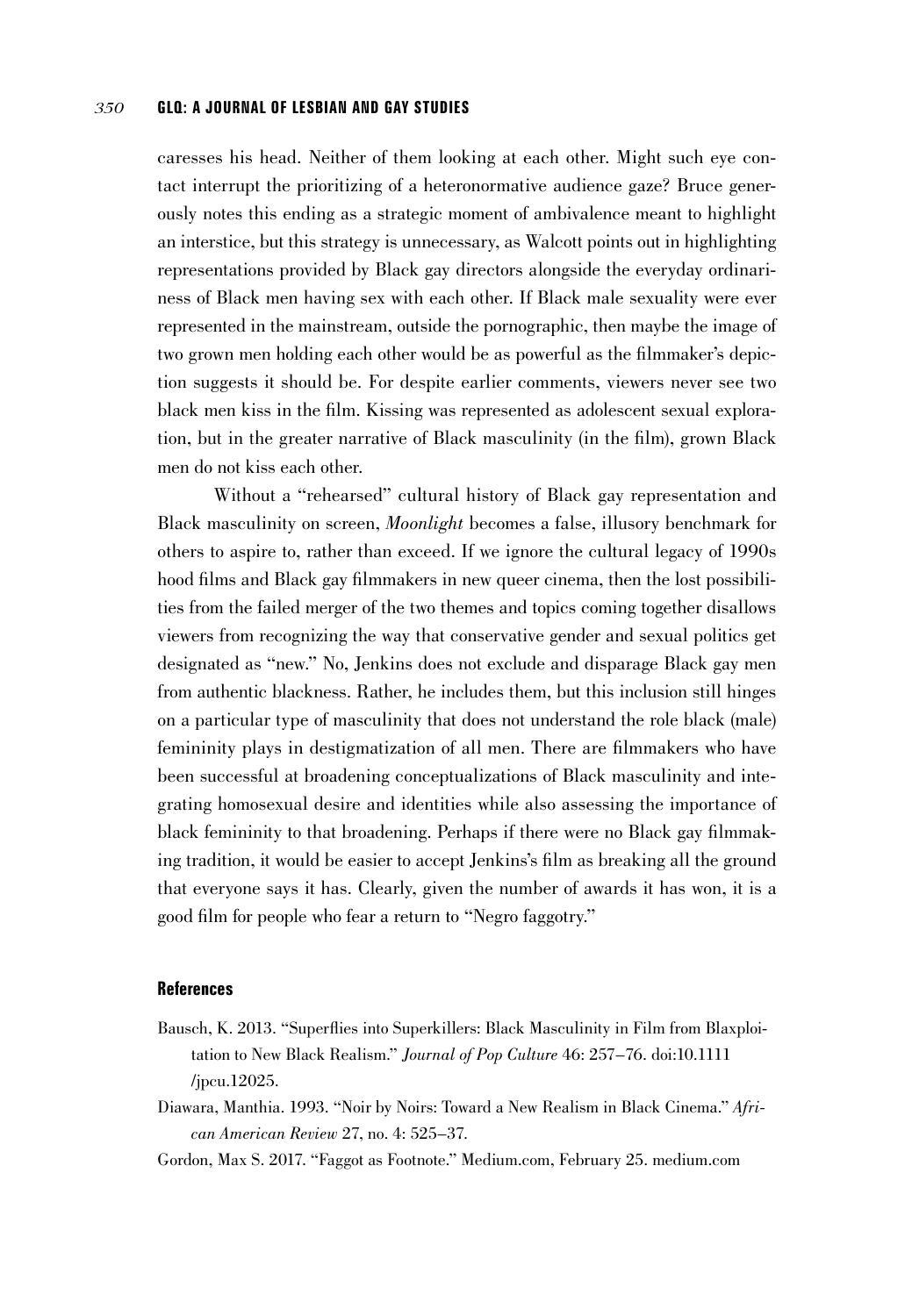/@maxgordon19/faggot-as-footnote-on-james-baldwin-i-am-not-your-negro-can-i-get -a-witness-and-moonlight-5c07b5a54ea6.

- Johnson, E. Patrick. 2003. *Appropriating Blackness: Performance and the Politics of Authenticity*. Durham, NC: Duke University Press.
- Keegan, Rebecca. 2016. "To Give Birth to 'Moonlight,' Writer-Director Barry Jenkins Dug Deep into His Past." *LA Times: Entertainment*, October 21. www.latimes.com /entertainment/movies/la-et-mn-moonlight-barry-jenkins-feature-20161006–snap -story.html#.
- McCraney, Tarell. 2017. "Moonlight Writer Tarell McCraney: I Want Love and Tenderness." *Evening Standard: GO London*, February 16. www.standard.co.uk/goingout /film/moonlight-writer-tarell-alvin-mccraney-i-want-love-and-tenderness-yet-we-re -taught-the-opposite-a3468241.html.

*Moonlight*. 2016. Directed by Barry Jenkins. Santa Monica, CA: Lionsgate.

- O'Falt, Chris. 2016. "Moonlight Glow: Creating the Color and Contrast." *Indiewire*, October 26. www.indiewire.com/2016/10/moonlight-cinematography-color-barry-jenkins -james-laxton-alex-bickel-1201740402/.
- Powell, Kimahli. 2016. "Masculinity and 'Moonlight': Eight Black Men Dissect Barry Jenkins' Momentous Film." *CBC Arts*, November 4. www.cbc.ca/arts/masculinity-and -moonlight-eight-black-men-dissect-barry-jenkins-momentous-film-1.3836460.
- Riggs, Marlon T. 1991. "Black Macho Revisited: Reflections of a Snap! Queen." *Black American Literature Forum* 25, no. 2: 389–94.

*The Young and Evil*. 2008. Directed by Julian Breece. London: Peccadillo Pictures.

DOI 10.1215/10642684-7367810